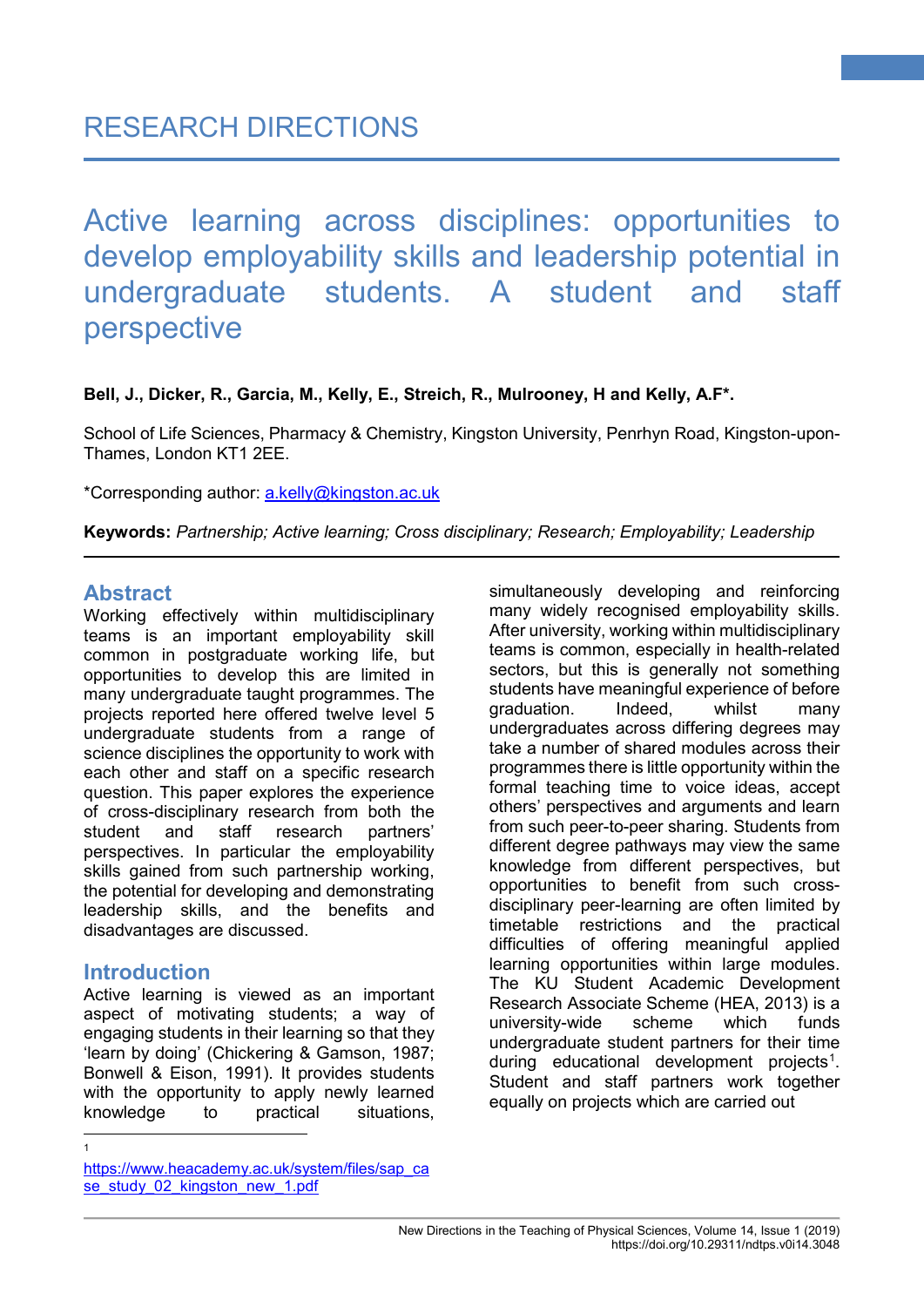| <b>Participants</b>                                               | Age, years                    | Gender, number (%)             | Ethnicity <sup>+</sup> , number<br>(%)       |
|-------------------------------------------------------------------|-------------------------------|--------------------------------|----------------------------------------------|
| <b>Project Year 1</b>                                             | Average: 22.9<br>Range: 23-37 | Male: 4 (67)<br>Female: 2 (33) | W: 5(83)<br>B: 1(17)<br>A: 0(0)<br>O: 0(0)   |
| <b>Project Year 2</b>                                             | Average: 27<br>Range: 23-34   | Male: 3 (50)<br>Female: 3 (50) | W: 5(83)<br>B: 0(0)<br>A: $1(17)$<br>O: 0(0) |
| <b>Both projects</b><br>Average: 26.7<br>combined<br>Range: 23-37 |                               | Male: 7 (58)<br>Female: 5 (42) | W: 10(83)<br>B: 1(8)<br>A: $1(8)$<br>O: 0(0) |

**Table 1** Descriptive statistics of the student partners by year of participation and for the two years combined. <sup>+</sup>W=White; B=Black; A=Asian; O=Other.

alongside academic commitments, and SADRAS students are funded for their participation. This partnership therefore represented an ideal opportunity for staff and students to work together and to promote both cross-disciplinary active student learning and staff-student collaboration. The specific project funded was an investigation of student perceptions of infection and infection risk, carried out within two separate but related projects with different student partner teams over two years. Over this time, information on the experience of partnership working was collected from student partners, allowing for retrospective analysis from the perspectives of the student and staff research partners involved.

# **Methods**

## **Establishing the projects**

SADRAS funding was successfully obtained over two consecutive years for the projects. In both instances they were advertised to undergraduates (~250 a year) taking a single, level 5 module core to five different degree pathways within the School of Life Sciences, Pharmacy and Chemistry. Ethics approval for the projects was obtained from Kingston University Centre for Higher Education Research & Practice (CHERP) Research Ethics Committee prior to commencement of the project. The methods used for the investigation into student perceptions of

infection and disease risk have been described previously (Abdul Yekeen et al, 2017).

**2**

#### **Cross-disciplinary investigations**

At the completion of each project both student and staff partners completed a short questionnaire. This identified their reasons for participation, interest in cross disciplinary working, the challenges involved and what skills they felt they had gained. From this data, the most common themes for both staff and students were identified.

## **Results**

## **Student partners**

The demographic details of the student partners are shown in Table 1. The successful applicants were all in their second year. The mix of student partners over the two years comprised BSc Nutrition (4 students), Medical Biochemistry (1 student), Biological Sciences (3 students), Pharmacology and Biomedical Science (1 and 3 students respectively).

## **Outputs from the research**

The results of the projects on perception and disease risk have been described previously (Abdul Yekeen et al, 2017). Throughout both projects staff and students met on a number of occasions to agree and allocate tasks (Table 2). All tasks required cross-disciplinary negotiation and management, since both projects involved students across a range of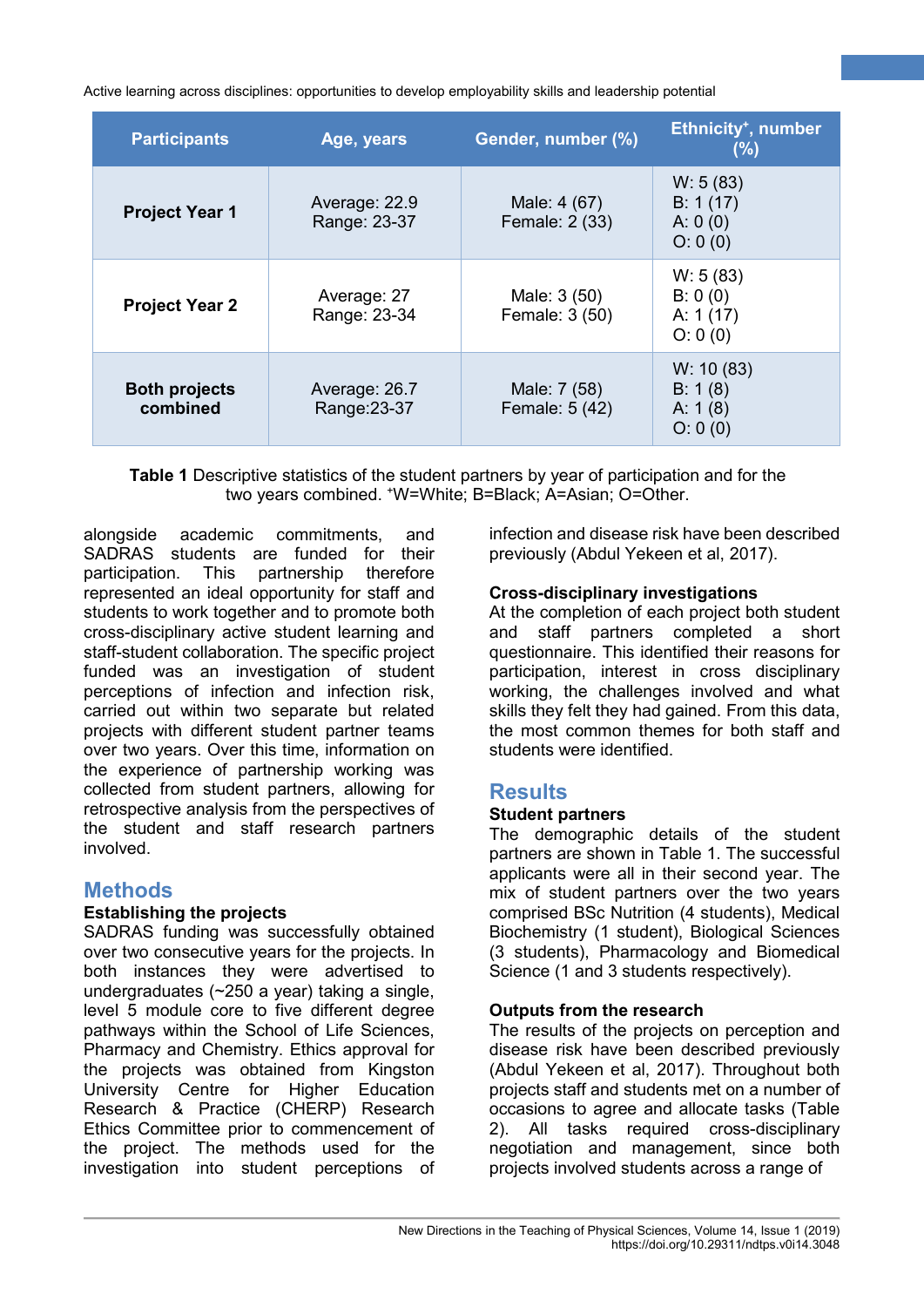| Task                                                                                                                                     | <b>Responsibility</b> |
|------------------------------------------------------------------------------------------------------------------------------------------|-----------------------|
| Completion of project blog<br>$\bullet$<br>Focus groups<br>$\bullet$                                                                     | <b>Students</b>       |
| Questionnaire development<br>$\bullet$<br>Focus group guide<br>$\bullet$<br>Data analysis<br>$\bullet$<br>Thematic analysis<br>$\bullet$ | Staff & students      |
| Ethics approval<br>$\bullet$                                                                                                             | Staff                 |

|  |  |  |  | Table 2 Task description & responsibility. |
|--|--|--|--|--------------------------------------------|
|--|--|--|--|--------------------------------------------|

| <b>Theme</b>                            | <b>Example</b>                                                                                    | <b>Solution/s</b>                                                                                                                                                                                                              | <b>Qualities</b><br>demonstrated                                                                                      |
|-----------------------------------------|---------------------------------------------------------------------------------------------------|--------------------------------------------------------------------------------------------------------------------------------------------------------------------------------------------------------------------------------|-----------------------------------------------------------------------------------------------------------------------|
| <b>Time</b><br>management               | • Managing<br>SADRAS,<br>academic, societal,<br>social & personal<br>commitments                  | • Division of workload.<br>• Clear<br>communications.<br>• Pragmatic acceptance<br>that inputs into<br>projects varied over<br>the life of the project<br>according to other<br>commitments (e.g.<br>assignment<br>deadlines). | • Organisation.<br>• Time management.<br>• Resilience.<br>• Problem-solving.                                          |
| <b>Communications</b>                   | • Ensuring viable<br>communications<br>across six student<br>and two staff<br>timetables          | • WhatsApp group set<br>up.                                                                                                                                                                                                    | • Communications.<br>• Problem-solving.<br>$\bullet$ IT skills.                                                       |
| <b>Practicalities of</b><br>the project | Distribution of<br>$\bullet$<br>questionnaires,<br>organisation &<br>operation of focus<br>groups | • Task allocation using<br>WhatsApp where<br>meetings not feasible.<br>• Shared workload.<br>Shared information<br>$\bullet$<br>regarding timetables &<br>availability of different<br>students for specific<br>tasks.         | • Communications.<br>• Problem-solving.<br>Creativity.<br>• Resilience.<br>$\bullet$ IT skills.<br>• Time management. |

**Table 3** The student perspective: major challenges identified in cross disciplinary working, how they were overcome & qualities demonstrated.

undergraduate degrees, as well as staff with different subject-specific expertise.

#### **Motivations for and challenges in cross**disciplinary **perspective**

Half of the student partners  $(n = 6)$  identified their motivations for involvement, the skills they

had gained and how these might be used in the future and the challenges of cross-disciplinary working. The most common motivators for involvement in the projects were the opportunity to work with academic staff and to build professional relationships.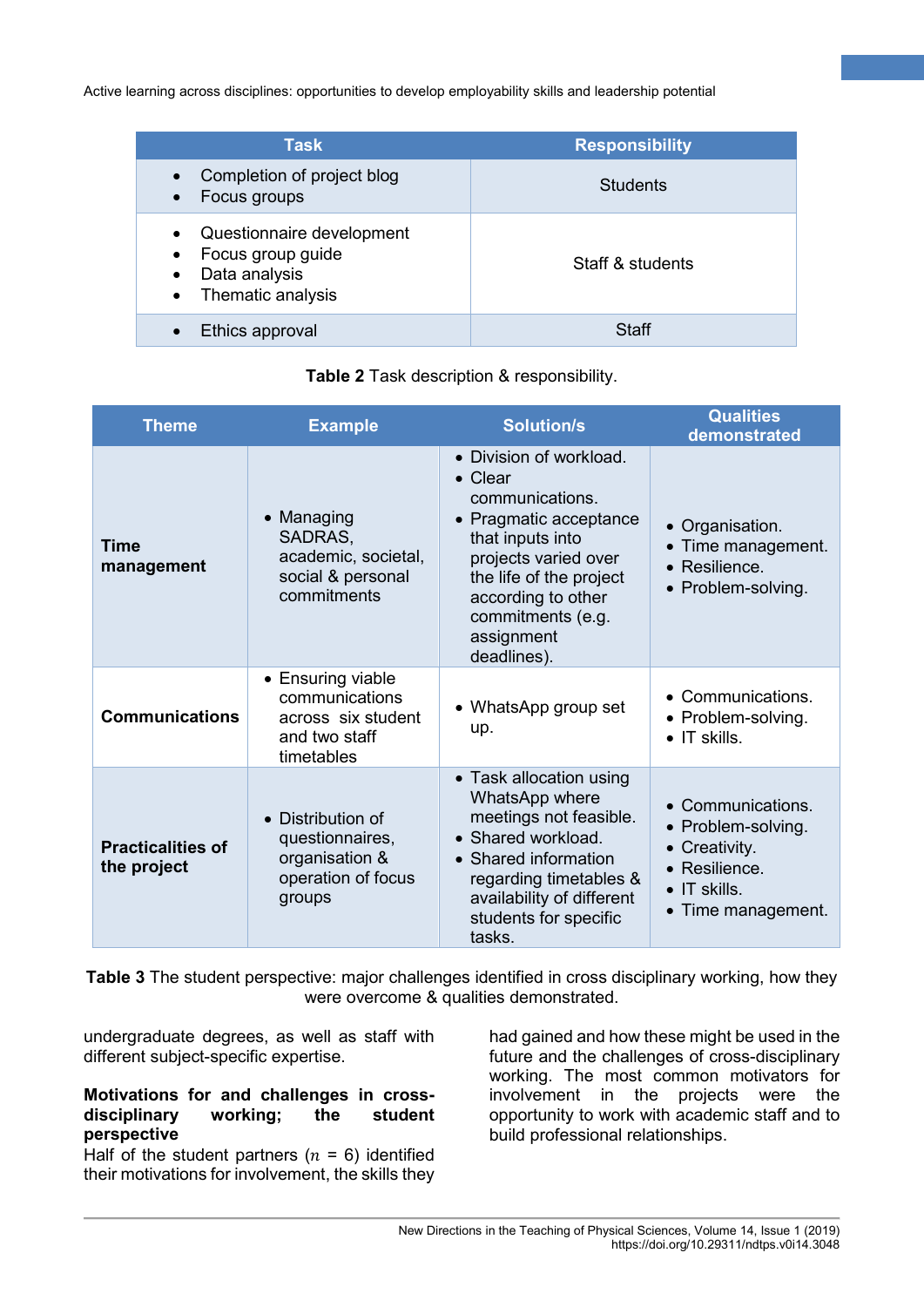| <b>Benefit</b>                                                                                                                                                                                     | <b>Illustrative quote from</b><br>student partner                                    | <b>Application</b>                                                                                |  |
|----------------------------------------------------------------------------------------------------------------------------------------------------------------------------------------------------|--------------------------------------------------------------------------------------|---------------------------------------------------------------------------------------------------|--|
| <b>Gaining work experience</b>                                                                                                                                                                     | 'Get a better understanding<br>of how research is<br>undertaken'                     | Future career.                                                                                    |  |
| <b>Opportunity to present</b><br>work                                                                                                                                                              | 'Taking part in a professional<br>conference'                                        | Future career.<br>PhD research students.                                                          |  |
| <b>Experience of</b><br>negotiation &<br>communication                                                                                                                                             | 'Team working skills'                                                                | Future career & viva voce<br>$\bullet$<br>defence of final year project.<br>PhD research student. |  |
| <b>Time management</b>                                                                                                                                                                             | 'Setting aside time to do the<br>work'<br>'Working towards deadlines<br>with others' | Final year project & future<br>career.                                                            |  |
| <b>Experience of</b><br>'Creating a quiz'<br>developing activities                                                                                                                                 |                                                                                      | Future career.                                                                                    |  |
| <b>Experience with data</b><br>'Additionally I learned data<br>(collection, handling &<br>analysis skills'<br>analysis)                                                                            |                                                                                      | Final year project & future<br>career.<br>PhD research student.                                   |  |
| 'Liked the idea of working<br>with my lecturers doing<br><b>Opportunity to work with</b><br>research, felt it would look<br>academic staff<br>excellent on a CV & be an<br>interesting experience' |                                                                                      | Ability to interact with final year<br>project supervisor.<br>• Future career.                    |  |

**Table 4** Key benefits identified by students from participation in the projects.

#### *'Work alongside academic staff & build professional relationships'*

In addition, having an opportunity to gain tangible research experience and gaining evidence for their Curriculum Vitae were mentioned.

The major challenges identified fell into three major themes, described in Table 3. Students were also asked to describe how they overcame the difficulties they encountered.

The challenges of managing a full academic year alongside the commitments associated with a 10 month research project were the most often cited challenge, followed by communications between students on different

degree programmes who did not necessarily share modules or timetables. It was apparent in both student groups that by embracing technology, specifically WhatsApp, they were able to effectively resolve issues of communication and coordination within the group, as well as to know that communications had been received and viewed. This alleviated timetable restrictions whilst allowing student partners to take a pragmatic approach to sharing and organising the workload. One hurdle that required some creative thinking was overcoming a University-imposed moratorium on student surveys at the same time as the research project, which led to the production of quizzes and in-class activities to gather quantitative data as well as focus groups for qualitative data. In addition, although many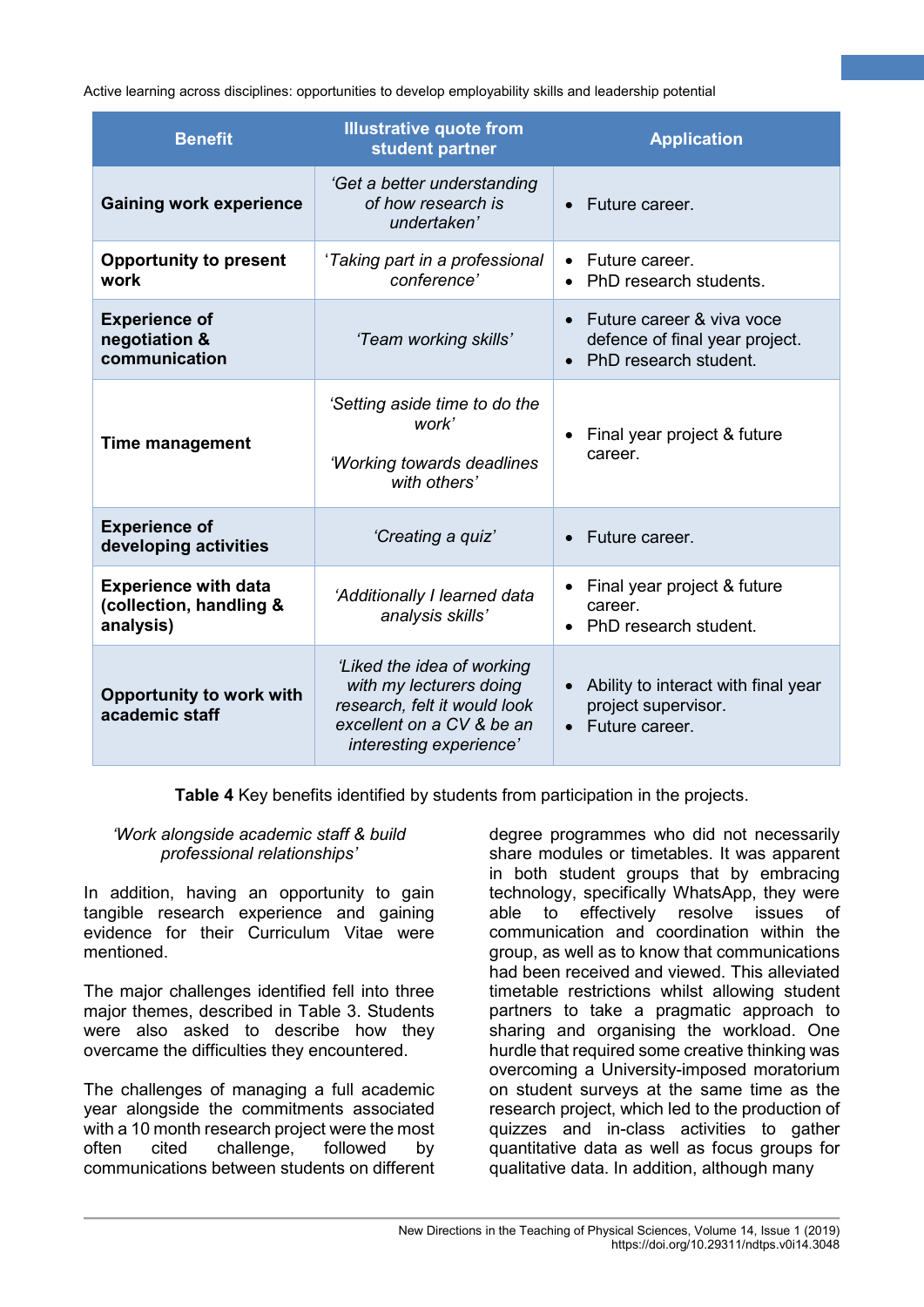| <b>Gender</b>  | <b>Level 3</b><br>(%) | <b>Level 4</b><br>(%) | <b>Level 5</b><br>$(\%)$ | Level 6<br>(%) | <b>Project</b><br>(%) | <b>Degree</b><br>average<br>(%) |
|----------------|-----------------------|-----------------------|--------------------------|----------------|-----------------------|---------------------------------|
| <b>Males</b>   | 52.3                  | 65.6*                 | $63.9^{+}$               | 75.9           | 76.4                  | 75.8                            |
|                | $(n = 2)$             | $(n = 7)$             | $(n = 7)$                | $(n = 5)$      | $(n = 5)$             | $(n = 5)$                       |
| <b>Females</b> | 50.9                  | 74.1                  | 74.1                     | 75.0           | 78.0                  | 76.0                            |
|                | $(n = 2)$             | $(n = 5)$             | $(n = 5)$                | $(n = 5)$      | $(n = 5)$             | $(n = 5)$                       |
| <b>Both</b>    | 51.6                  | 69.8**                | $69.0^{++}$              | 75.4           | 78.0                  | 75.9                            |
|                | $(n = 6)$             | $(n = 12)$            | $(n = 12)$               | $(n = 12)$     | $(n = 12)$            | $(n = 10)$                      |

**Table 5** Achievements of student partners by year of study, project module and overall degree average grades. \*69.04% without non-completer ( $n = 6$ ); \*\*71.57 excluding noncompleter ( $n = 11$ ). +67.96% without non-completer ( $n = 6$ ); ++71.03 excluding noncompleter  $(n = 11)$ 

students identified as willingness to be involved in subsequent focus groups, in reality hurdles were encountered when arranging these by email or other electronic means. An example of the pragmatism demonstrated by the student partners' was to broadcast details of the focus group at a lecture the week beforehand and then escort all those interested in participating directly after the following week's lecture.

#### **What did student partners gain by participation?**

When asked what they had gained from participation, a range of key employability skills and attributes were identified by student partners (Table 4). These included gaining work experience, the opportunity to present in a professional capacity, and experience of negotiation and communication.

Some students thought these skills would be beneficial for their final year project and group assignments whilst others took a longer term view, focusing on the advantages of such skills for their future careers. However, in both instances it was the opportunity to apply the skills they highlighted as beneficial, not just their acquisition.

Most of the students involved have now graduated from the university and their grades and awards achieved are available (Table 5). A total of ten students (83%) graduated (one student did not complete his degree and another having completed a sandwich placement in a prestigious institution, is now in his final year). Of the 10 students, 8 (80%)

achieved first class honours degrees (≥70% average), 1 achieved an upper second (≥60% overall) and 1 achieved a lower second class honours degree (≥50% average; 10% each). Broken down by year of project, in the first year 5 (83%) of the student partners achieved a First class honours degree and in the second year 3 (75%) did so. The percentage of students across the School of Life Sciences, Pharmacy and Chemistry being awarded a first class degree during 2016/7 and 2017/8 was 45% and 31% respectively. However, it is appreciated that these were a small sample of self-selecting students that do not reflect both yearly cohorts.

**5**

By gender, male achievement was particularly impressive. Whereas the female student partners averaged >70% in all years of their degrees, male student partners demonstrated a steady improvement in grades throughout their time at university. The jump in average grades from Levels 5 to 6 was particularly impressive; Level 5 is often experienced as the most difficult year of study and this was also the year when these students undertook the additional SADRAS research project. For both male and female student partners, the jump in achievement from Level 3 was also impressive. Both groups averaged ~50% in Level 3 but graduated with averages >70%. This suggests that predicting student attainment on the basis of performance at Level 3 in this cohort would have been highly inaccurate, underestimating actual achievements. In addition it may illustrate the value of the foundation year in preparing students for university life and it may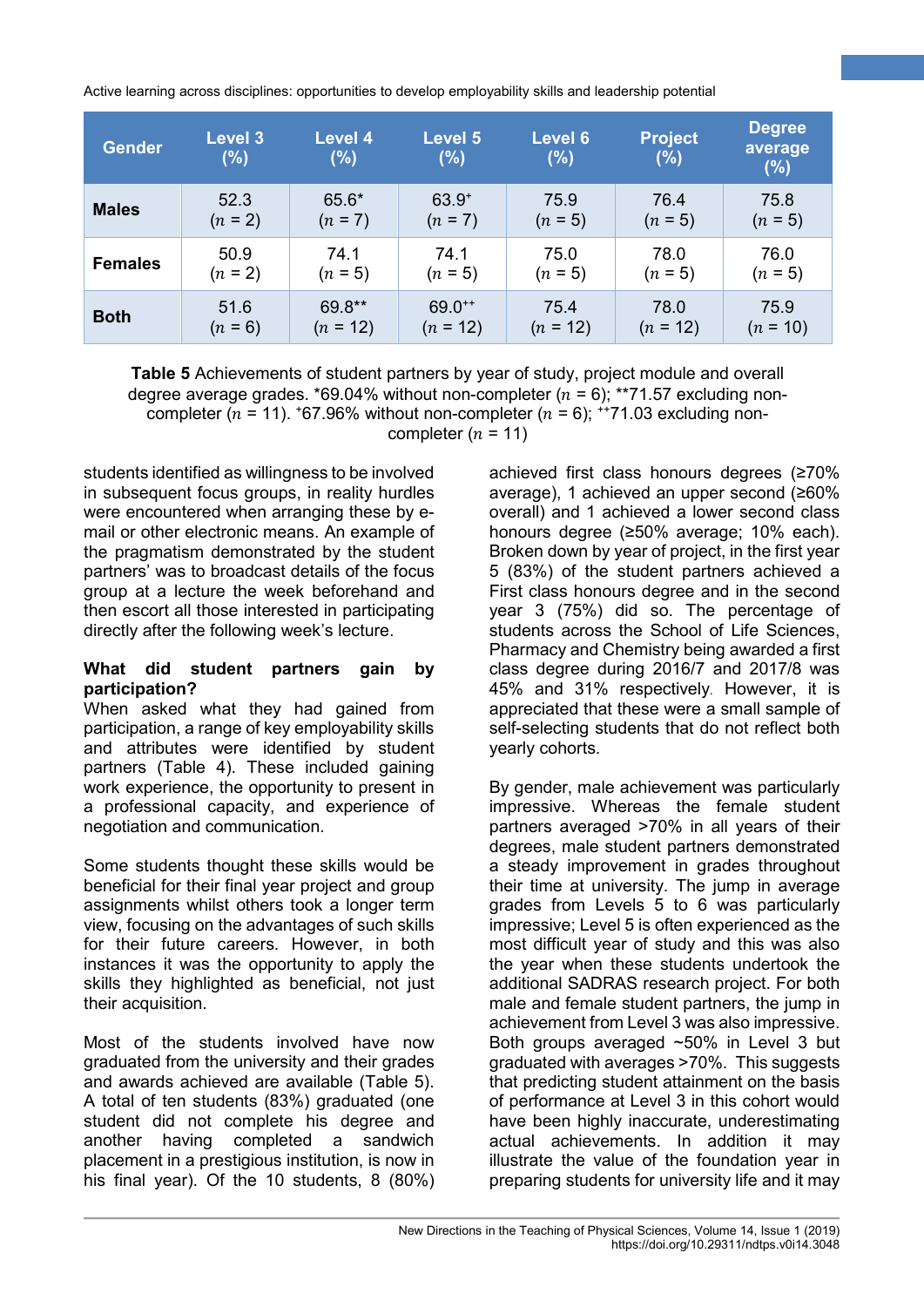| <b>Student</b>          | <b>Project</b><br>(%) | <b>Viva</b><br>(%)   | <b>Thesis</b><br>(%) | <b>Current status</b>                                                      |
|-------------------------|-----------------------|----------------------|----------------------|----------------------------------------------------------------------------|
| $1*$                    | 85                    | 90                   | 84                   | Studying postgraduate medicine                                             |
| $2^*$                   | 81                    | 80                   | 81                   | PhD student                                                                |
| $3*$                    | 95                    | 100                  | 97                   | PhD student (did additional prestigious<br>placement between Levels 5 & 6) |
| $\overline{\mathbf{4}}$ | 61                    | 64                   | 61                   | Applying for MSc after gap year                                            |
| 5                       | 75                    | 72                   | 76                   | MSc student (Nursing)                                                      |
| 6                       | 60                    | 65                   | 59                   | No data                                                                    |
| $7^*$                   | 76                    | 75                   | 79                   | Gap year                                                                   |
| $8*1$                   | Currently<br>Level 6  | Currently<br>Level 6 | Currently<br>Level 6 | Did additional prestigious placement between<br>Levels $5 & 6$             |
| 9                       | 95                    | 95                   | 95                   | Masters by research                                                        |
| 10                      | 74                    | 70                   | 75                   | Research technician                                                        |
| 11                      | 82                    | 90                   | 84                   | No data                                                                    |
| 12                      | n/a                   | n/a                  | n/a                  | Withdrew at end of Level 5                                                 |

**Table 6** Individual achievements of student partners within the final year project module elements and post-graduation. \*Student partners who invested most in the projects. † Student partner involved in second project who went on to undertake a placement year and yet to graduate at time of submission.

be that some of the skills and attributes inculcated at Level 3 were only applied as students progressed through their university degrees.

Achievements in the final year project module, mentioned by some student partners as their reason for participating in the SADRAS project, were equally impressive. Average grades achieved in this independent project were first class honours for both male and female student partners. This is noteworthy since the project module represents one of the first opportunities for independent research for most undergraduate students.

Unsurprisingly within this high-achieving group, their success has continued since graduation. Individual data from student partners demonstrates that of the 10 students from the project who have graduated so far, 6 are studying at postgraduate level, 2 for PhD's (Table 6).

#### **Challenges with cross-disciplinary working; the staff perspective**

**6**

In many respects, challenges identified by staff mirrored those experienced by the student partners. Although both staff members were part of the same department (Applied and Human Sciences), they lectured on different subjects to different cohorts of undergraduates which resulted in conflicting timetables. However staff tended to use e-mail rather than WhatsApp as their technical solution. This was because the use of email was already embedded in day-to-day practice and work mobile phones are not supplied. Additionally, meetings to identify important issues and when appropriate to divide the workload/ or step in where necessary were frequent and informal but often in the early morning (prior to lecturing), fleeting in nature and occasionally held as 'corridor conferences' in passing. Perhaps because of their brevity and the differing professional experience and viewpoints of the staff concerned, the outcomes of the project demonstrate their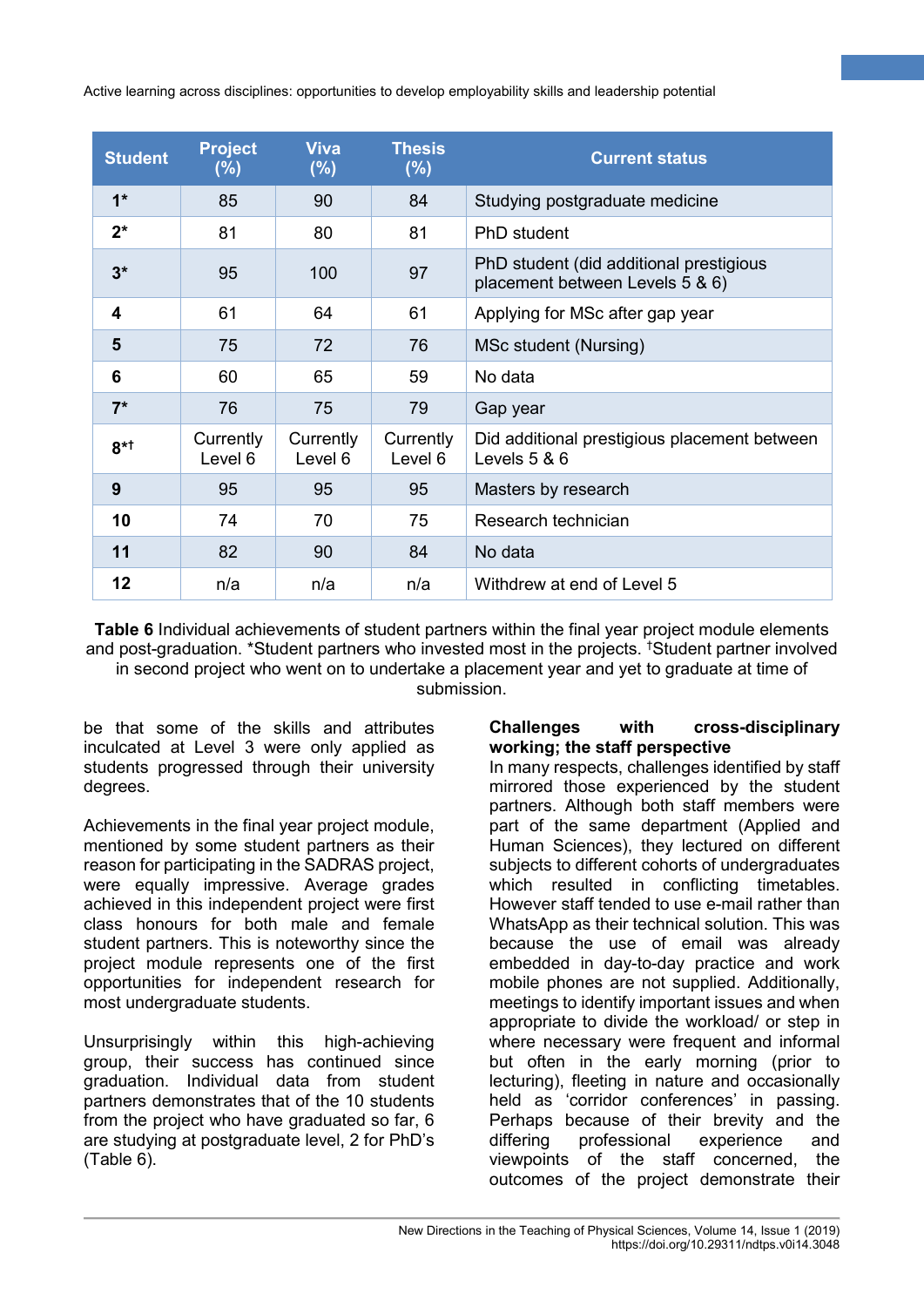productive nature. To date, two papers have been published from the projects, two poster presentations given and three presentations at national teaching and learning conferences.

Practical management of the project was challenging. Booking meeting rooms during the busy term at times that suited focus groups, provision of refreshments with no project consumables and liaising with module leaders to organise the distribution of the in-class activity, as well as meeting with the student partners while carrying out normal academic work presented real time pressures. Like the students, staff adopted a pragmatic approach, dividing the work according to their availability and accepting that individual input into the project would fluctuate depending on other demands (e.g. teaching, marking, research, administration & pastoral care).

At the end of each project, staff also reflected upon what they gained over the process. Although already accustomed to juggling multiple commitments, time management and the practicalities of managing the partnership were highlighted as key learning points. Both had experience of project management within their subject disciplines, but not within pedagogy. There was however, a reflection not to overestimate what was possible over the lifetime of the projects as both staff involved had numerous academic responsibilities (course directorship, programme organiser of co-curricular events, undergraduate and postgraduate project supervision). Notwithstanding, it was very rewarding not only to work together but also to have had the opportunity to work with 12 engaged students. Project working is by its nature creative, but this experience enabled staff to watch a disparate group of students come together and problem solve, gaining ownership within the two projects.

# **Discussion**

In this paper we review the challenges of crossdisciplinary working experienced by staff and self-selecting students from different degree routes at Kingston University who became involved in two relatively lengthy pedagogical research projects. From this, a number of themes emerged which will be discussed in turn.

## **Differences in approach to similar problems by staff and students**

**7**

The challenges faced in the projects and how these were overcome, highlighted a difference in working patterns between staff and student partners. Although many of the same challenges occurred in both groups, the methods adopted to overcome them varied. For example, although staff and students used technology to manage day-to-day communications, both the technology of choice and its frequency of use differed. The willingness of the student partners to embrace digital technology as a tool highlights potential differences in digital fluency between the students and staff involved. Staff partners used digital technology in the form of e-mail as well as face-to-face meetings to disseminate information; the former for secure sharing of information and files and the latter for speed and creative problem-solving. The use of digital applications and media within higher education settings is increasing with the advantage of overcoming physical hurdles being a main driver (Sevillano-Garcia and Vazquez-Cano, 2014). Although the choice of specific technologies was driven by the students themselves, it has been suggested that technology and making connections should be included as learning activities as part of a shift towards a digital age (Siemens, 2005).

## **Emergence of natural leaders**

Participation in SADRAS projects requires sustained effort by staff and students as they run across a full academic year, additional to taught modules. To ensure continued motivation and enthusiasm for the project, a self-selection procedure to identify six student partners each year was used. In both years, a group of students became more heavily invested in the project, and drove the distribution of activities, data analysis and production of conference materials by investing significant personal time in the work. It seemed that this opportunity allowed natural leaders to emerge from the student pool, enhancing their leadership, negotiation skills and confidence. The other students, while maintaining their involvement in the project, were less committed, unwilling to invest additional unremunerated personal time in it. While this may seem discouraging, it suggests that involvement in this work with all its inherent difficulties motivated a third of student partners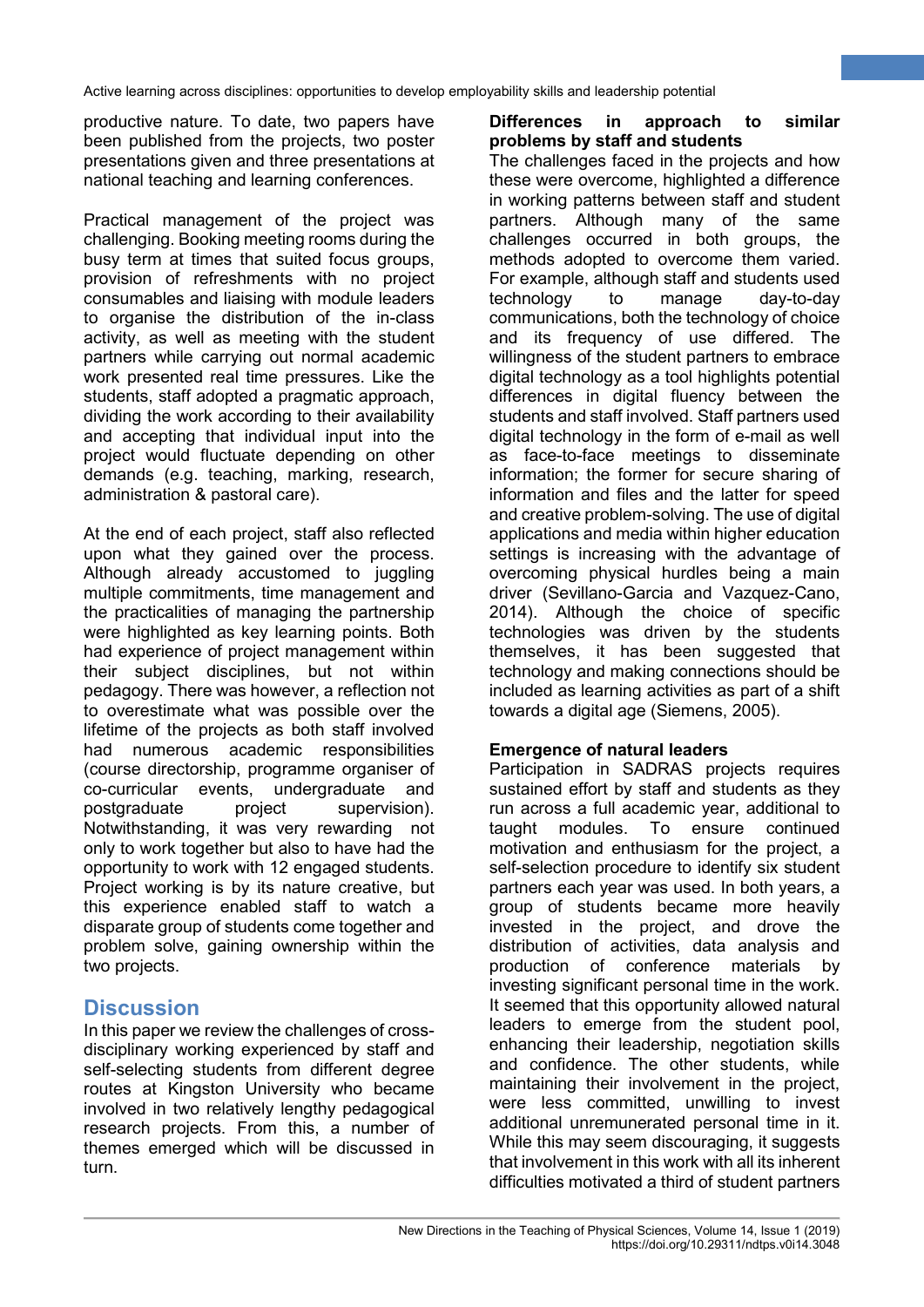to see beyond the subject of the projects to the short and long term advantages that accrue to partnership working. The other less committed students were still able to gain skills from the experience of working with others in a shared endeavour, albeit to a lesser degree. Leadership skills can be developed (Kouzes & Posner, 2007), and higher education is recognised as an important time for developing them in young people (Pascarella & Terenzini, 2005; Astin & Astin, 2000; Morse, 1989). Leadership skills have been identified as a combination of professional and personal qualities including self-reliance, pragmatism, a sense of personal responsibility, flexibility and communication skills (Alimbehova et al, 2016), at least some of which were identified by student partners in this work as skills they had gained from their participation (Table 4).

#### **Development and recognition of employability skills**

Retrospective analysis of student partner experience clarified their recognition that project involvement offered them opportunities to develop, expand on and apply employability skills. Some of the skills they identified from their involvement in the project group included creativity, communication, time management, dependability, organisation, resilience and pragmatism, all of which are important qualities both for team work and future employability (Cranmer, 2007; Overtoom, 2000), and highlighted by the HEA graduate skills attributes framework (HEA, n.d.). Student partner feedback clarified that they could see the benefits both within the short-term (applied to their final year in academia) and in the longer term (applied to their future careers), and this has been borne out by their career paths since graduation (Tables 4 & 6).

#### **Opportunity for extended active learning, linked to the development and application of employability skills**

Problem-solving within each project was approached by allowing the students to initiate it, engendering feelings of commitment and autonomy whilst also developing their creativity and resilience. The development of autonomy linked to active learning and emergence of leadership skills was also seen by Middleton (2013) in work with undergraduate nursing students and in work by Power (2012), albeit through the introduction of a specific taught

module. In our case, the experiences were delivered during an extracurricular activity (ECA), one of many available to undergraduates at Kingston University.

**8**

It is assumed that ECAs, non-academic experiences affording 'life-wide learning' (Jackson, 2011 as cited by Thompson et al, 2013), are positive experiences for undergraduates promoting social and employability skills required for postgraduate life. Whilst not all graduates will use their subject-specific knowledge after university, many employers expect them to have qualities including the ability to communicate, integrity, confidence and personality (Archer and Davison, 2008), as well as a capacity to reflect, fundamental to working in a team (Hinchcliffe and Jolly, 2011). Previous research has shown that the personal qualities of graduates are rated highly by employers as markers of academic quality (Dicker et al, 2018). However whilst Thompson et al (2013) found that the majority (80%) of students they surveyed recognised that their ECAs could have career benefits, they also identified instances where ECA engagement negatively affected academic study (conflicting time requirements and responsibilities). It is paramount that staff are realistic in terms of goals and objectives in active learning opportunities such as SADRAS research projects, to ensure that student partners enjoy the whole experience alongside their taught curriculum, without encroaching on their ability to succeed academically. It is also important that students use opportunities such as ECAs to learn to cope with conflicting priorities and time management, skills which will benefit them not just in their careers, but which are essential life skills.

## **The opportunity to work closely with academic staff**

Student partners identified being able to work closely with staff partners as one of the main reasons they got involved. Students have been shown to value relationships with academics most highly followed by interactions with their peers (Dicker et al, 2017), when identifying markers of what constitutes high quality higher education. The integration of staff research into undergraduate student teaching is quite commonplace in higher education, although undergraduate and postgraduate views on such can be both positive and negative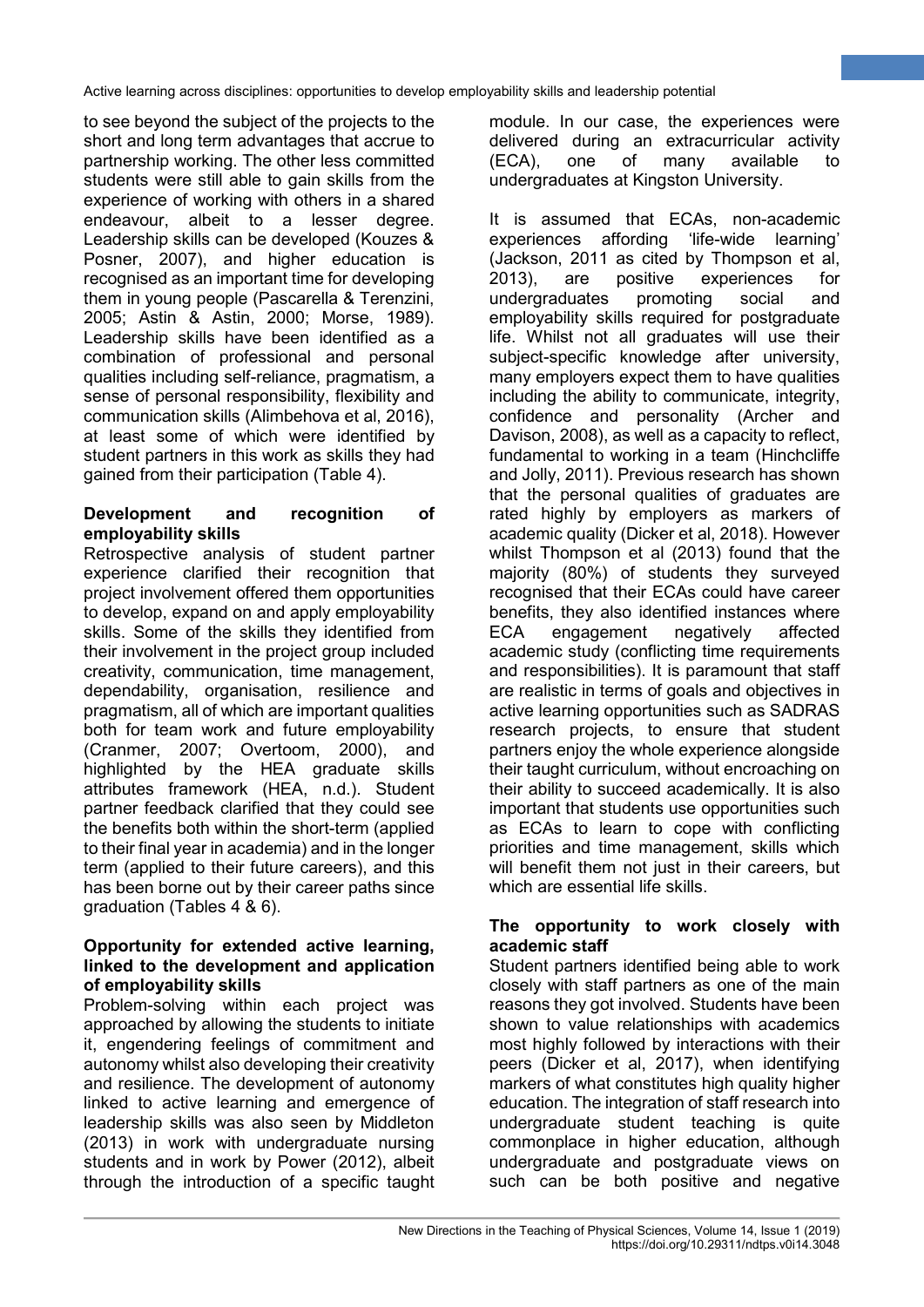(Lindsay et al, 2002). What these projects offered was an opportunity for students to be involved in developing and undertaking that research as equal partners. The importance of a safe and informal learning environment which includes supervision time, observation and feedback has been highlighted by research with medical students (van der Zwet et al, 2011). Being allowed to be a learner whilst being simultaneously feeling accepted and respected as individuals contributes to the concept of legitimate participation (Lave and Wenger, 1991). Involvement with staff including one-to-one supervision and feedback has been shown to increase feelings of confidence and competence in learners (O'Sullivan et al, 2000), unsurprising if learning is viewed as a social process, occurring by participation within a community of practice (Lave and Wenger, 1991). Learning depends both on the nature of the activities undertaken and the meaning attached to them (Mann et al, 2010); students learn by doing (van der Zwet et al, 2011). Teachers create the conditions in which learning is possible, so the involvement of staff in active learning opportunities is essential (Mueller & Fleming, 2001). In the case of this project both the involvement of staff and the specific tasks undertaken were specifically valued by students (Table 4).

## **Benefits of involvement for the future**

Russell et al (2007) investigated the benefits of undergraduate research experiences of almost 15,000 respondents in the USA, finding that many fuelled interest in STEM careers and higher degrees. We did not specifically ask if our student partners were thinking about higher degrees, although all twelve were studying STEM degrees. However the data in Table 6 demonstrates that many within this student cohort have done so and two in addition undertook additional sandwich placement years in prestigious research departments. This suggests that the skills and benefits gained from involvement in the projects would be equally as beneficial to the attainment of higher degrees as to future employment. Clearly these students gained from their involvement in the projects. However it could be argued that because they were already ambitious and high achieving, they were able to see the benefits of such involvement. It is noteworthy that the female student partners were high achievers all the way through their

degree programmes, after an initial jump in grades from Level 3 to Level 4 (Table 5). The same was not true for the male student partners, who instead showed a steady increase in attainment. The subject of male attainment within higher education is of increasing interest since females are now 35% more likely to enter higher education than males (HESA, 2016), and are more likely to gain better degrees than their male counterparts (Woodfield, 2014; HESA, 2016). There are many possible reasons for this including the possibility that male students may overestimate their likely attainment (Cotton et al, 2015), study for fewer hours than female students (Cotton et al, 2015; OECD, 2015), play more collaborative online games (OECD, 2015) and read less for enjoyment (OECD, 2015). Ensuring that male attitudes and personal aspirations towards learning are boosted therefore represents an important challenge for higher education in order to address this attainment gap (Hillman & Robinson, 2016). This cohort of male students were clearly capable and attained very highly but it may also be that the authentic learning opportunity offered by these projects particularly benefitted male students.

**9**

We recognise that these projects offered unique opportunities to explore crossdisciplinary working from staff and student perspectives. However the opportunities for undergraduate students to engage in lengthy cross disciplinary project work of this nature are necessarily limited within the undergraduate curriculum. However the diverse university environment offers many opportunities to gain and demonstrate evidence of key graduate attribute and employability skills (HEA, 2015). Alternatives may include being a course representative, working as student ambassadors and volunteering.

# **Conclusions**

During these two opportunities for students and staff to participate in pedagogic research, it was interesting to note that the challenges experienced were broadly similar to both groups, although differing solutions were seen.

Unforeseen obstacles provided unexpected opportunities for student creativity, and the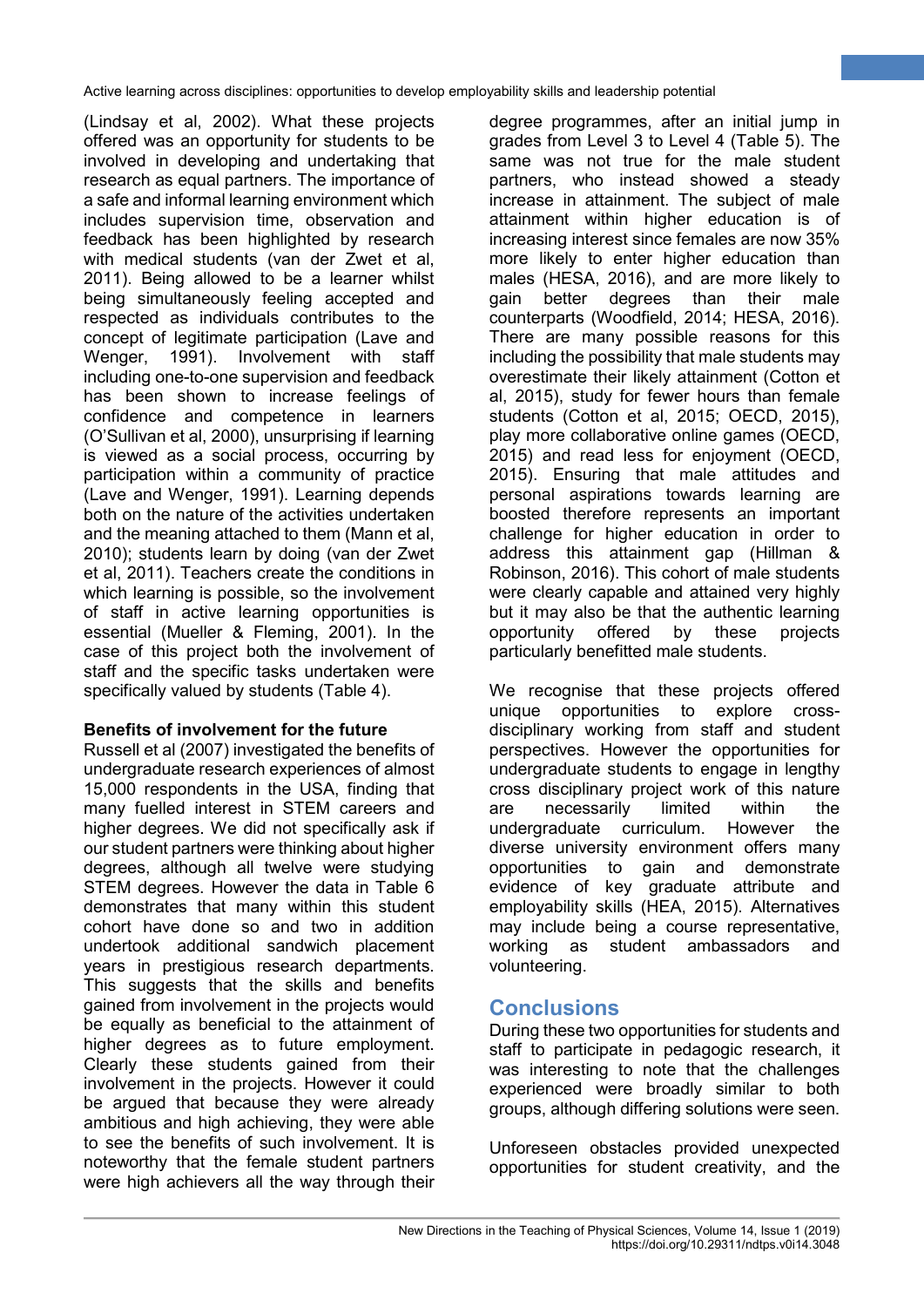project itself allowed student partners to develop individual autonomy as well as appreciate the highs and lows of team working. Reflections upon these active learning experiences highlighted a range of important skills and competencies gained by students. Involvement in this active learning opportunity allowed the emergence of natural leaders, who demonstrated ownership over the project and have since demonstrated high levels of achievement in their postgraduate lives. Whilst this paper is based upon relatively small numbers, both projects were relatively lengthy allowing a good depth of reflective analysis on the parts of both staff and student partners on their involvement in active learning opportunities as well as the approaches used by both.

# **Acknowledgments**

The authors would like to acknowledge all student partners involved in both research projects.

# **References**

Abdul Yekeen, A.F., Bell, J., Boorman, A., Hancock, C., Kelly, A., Kelly, E., Mulrooney, H.M., & Streich, R. (2017) *Exploring student perceptions of health and infection: an interactive staff and student partnership scheme.* New Directions in the Teaching of Physical Sciences, 12 (1). DOI: 10.29311/ndtps.v0i12.596.

Alimbehova, A., Asylbekova, M. & Karimova, R. (2016) *Development of Leadership Potential in Students within an Education Space of a Pedagogical University*. Int J Env Sci Educ 11 (11): 4610-4616. ISSN**:** EISSN-1306-3065

Archer, W. & Davison, J. (2008) *Graduate Employability: the Views of the Employers.*  London: The Council for Industry and Higher<br>Education (CHIE). Available at Education (CHIE). Available at https://www.brunel.ac.uk/\_\_data/assets/pdf\_fil e/0009/92718/CIHE\_- \_0802Grademployability1.pdf

Astin, A.W. & Astin, H.S. (2000) *Leadership reconsidered: Engaging higher education in social change*. Battle Creek, MI: WK Kellogg Foundation. ERIC Number: ED444437

Bonwell, C.C. & Eisen, J.A. (1991) *Active Learning: Creating excitement in the classroom.* ASHE-ERIC Higher Education Reports. Available at:

**10**

https://files.eric.ed.gov/fulltext/ED336049.pdf.

Chickering, A.W. & Gamson, Z.F. (1987) *Seven Principles for Good Practice.* AAHE Bulletin 39: 3-7. Available at https://files.eric.ed.gov/fulltext/ED282491.pdf

Cotton, D.R.E., Joyner, M., George, R. & Cotton, P.A. (2015) *Understanding the gender and ethnicity attainment gap in UK higher education.* Innovations in Education and Teaching International. DOI: 10.1080/14703297.2015.1013145

Cranmer, J. (2007) *Enhancing graduate employability: best intentions and mixed outcomes*. Studies in Higher Education 31(2): 169-184. DOI: 10.1080/03075070600572041

Dicker, R., Garcia, M., Kelly, A., Modabber, P., O'Farrell, A., Pond, A., Pond, N. & Mulrooney, H.M. (2017) *Student perceptions of quality in higher education: effect of year of study, gender and ethnicity*. New Directions in the Teaching of Physical Sciences, 12 (1). DOI: 10.29311/ndtps.v0i12.2332

Dicker, R., Garcia, M., Kelly, A. & Mulrooney, H. (2018) *What does 'quality' in higher education mean? Perceptions of staff, students and employers*, Studies in Higher Education. DOI: 10.1080/03075079.2018.1445987

Higher Education Academy Students as Partners Change Programme. (2013) Student Academic Development Research Association<br>Scheme (SADRAS). Available at (SADRAS). Available at https://www.heacademy.ac.uk/system/files/sa p\_case\_study\_02\_kingston\_new\_1.pdf

Higher Education Academy (2015) *Framework for Embedding Employability in Higher Education.* Higher Education Academy: York. Available at:

https://www.heacademy.ac.uk/system/files/do wnloads/embedding-employability-in-he.pdf

Higher Education Academy (nd) *Graduate skills attributes framework*. Higher Education Academy: York.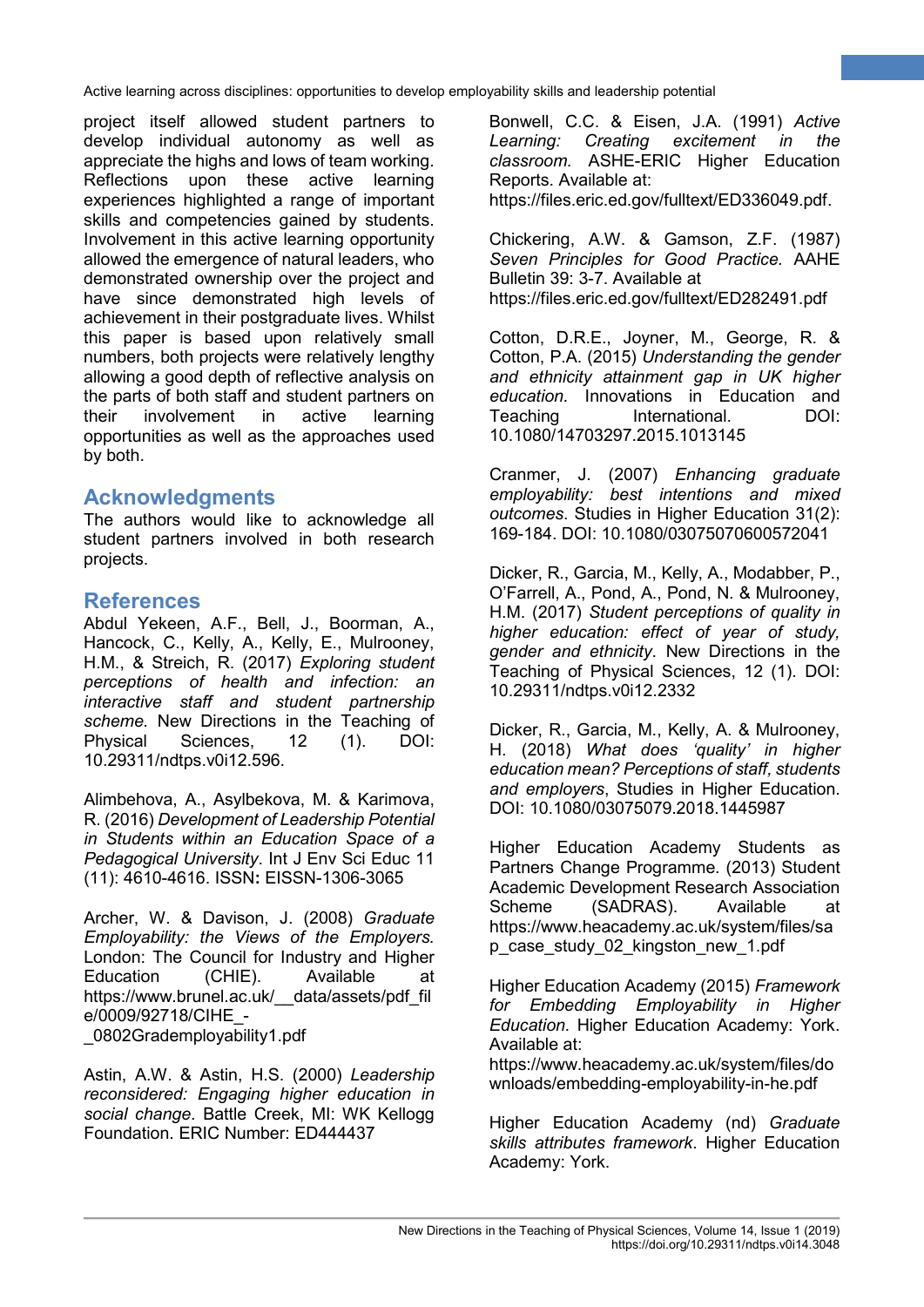HESA (2016) *Higher education student enrolments and qualifications obtained at higher education providers in the United Kingdom 2014/15.* Statistical First Release 224 Available **from:** https://www.hesa.ac.uk/news/14-01- 2016/sfr224-enrolments-and-qualifications

Hillman, N. & Robinson, N. (2016) *Boys to Men: The underachievement of young men in higher education – and how to start tackling it.* HEPI Report 84. Higher Education Policy Institute: Oxford. Available from: https://www.hepi.ac.uk/wpcontent/uploads/2016/05/Boys-to-Men.pdf

Hinchcliffe, G.W. & Jolly, A. (2011) *Graduate identity and employability*. British Educational Research Journal 37(4): 563-84. DOI: 10.1080/01411926.2010.482200

Jackson, N. (2011) *Recognising a more complete education through a Lifewide Learning Award.* Higher Education, Skills and Work-Based Learning 1(3): 247-61. DOI: 10.1177/1469787415574050

Kouzes, J. & Posner, B. (2007) *The Leadership challenge.* 4<sup>th</sup> edition. Jossey-Bass: San Francisco. ISBN: 0470651725.

Lave, J. & Wenger, E. (1991) *Situated learning: Legitimate peripheral participation*. Cambridge: Cambridge University Press.

Lindsay, R., Breen, R. & Jenkins, A. (2002) *Academic research and thinking quality: the views of undergraduates and postgraduate students*. Studies in Higher Education 27(3): 309-27. DOI: 10.1080/03075070220000699

Middleton, R. (2013) A*ctive learning and leadership in an undergraduate curriculum: How effective is it for student learning and transition to practice?* Nurse Education in Practice 13: 83-88. DOI: 10.1016/j.nepr.2012.07.012.

Morse, S.W. (1989) *Renewing civic capacity: Preparing college students for service and citizenship.* ASHE-ERIC Higher Education Report No 8. Washington DC: George Washington University.

Mueller, A. & Fleming, T. (2001) *Cooperative learning: listening to how children work at school*. Journal of Educational Research 94  $(5)$ , 259-265. 10.1080/00220670109598761

**11**

OECD (2015) *The ABC of Gender Equality in Education: Aptitude, Behaviour, Confidence*. PISA: OECD Publishing. DOI: 10.1787/9789264229945-en

O'Sullivan, M., Martin, J. & Murray, E. (2000) *Students perceptions of the relative advantages and disadvantages of communitybased and hospital-based teaching: A qualitative study*. Medical Education 34: 648- 655. DOI:10.1046/j.1365-2923.2000.00623.x

Overtoom, C. (2000) *Employability skills: an update*. ERIC Digest 22: 1-6. https://files.eric.ed.gov/fulltext/ED445236.pdf

Pascarella, E. & Terenzini, P. (2005) *How college affects students (Vol 2): a third decade of research*. San Francisco: Jossey Bass. ISBN: 978-0-787-91044-0

Power, J. (2012) *Promoting employability skills through active learning*. In: The Second Employability, Enterprise and Citizenship in Higher Education Conference, Tuesday 27<sup>th</sup> March 2012, Manchester. http://eprints.hud.ac.uk/id/eprint/16613/

Russell, S.H., Hancock, M.P. & McCullough, J. (2007) *Benefits of undergraduate research experiences*. Science 316: 548-9. DOI: 10.1126/science.1140384

Siemens, G. (2005) *Connectivism: A learning theory for the digital age?* International Journal of Instructional Technology and Distance Learning 2 (1). ISSN 1550-6908.

Thompson, L.J., Clark, G., Walker, M. & Whyatt, J.D. (2013) *'It's just like an extra string to your bow': exploring higher education students' perceptions and experiences of extracurricular activity and employability.*  Active Learning in Higher Education 14(2): 135-47. DOI: 10.1177/1469787413481129

Sevillano-Garcia, M.L. & Vazquez-Cano, E. (2015) *The impact of digital mobile devices in Higher Education*. The Journal of Educational